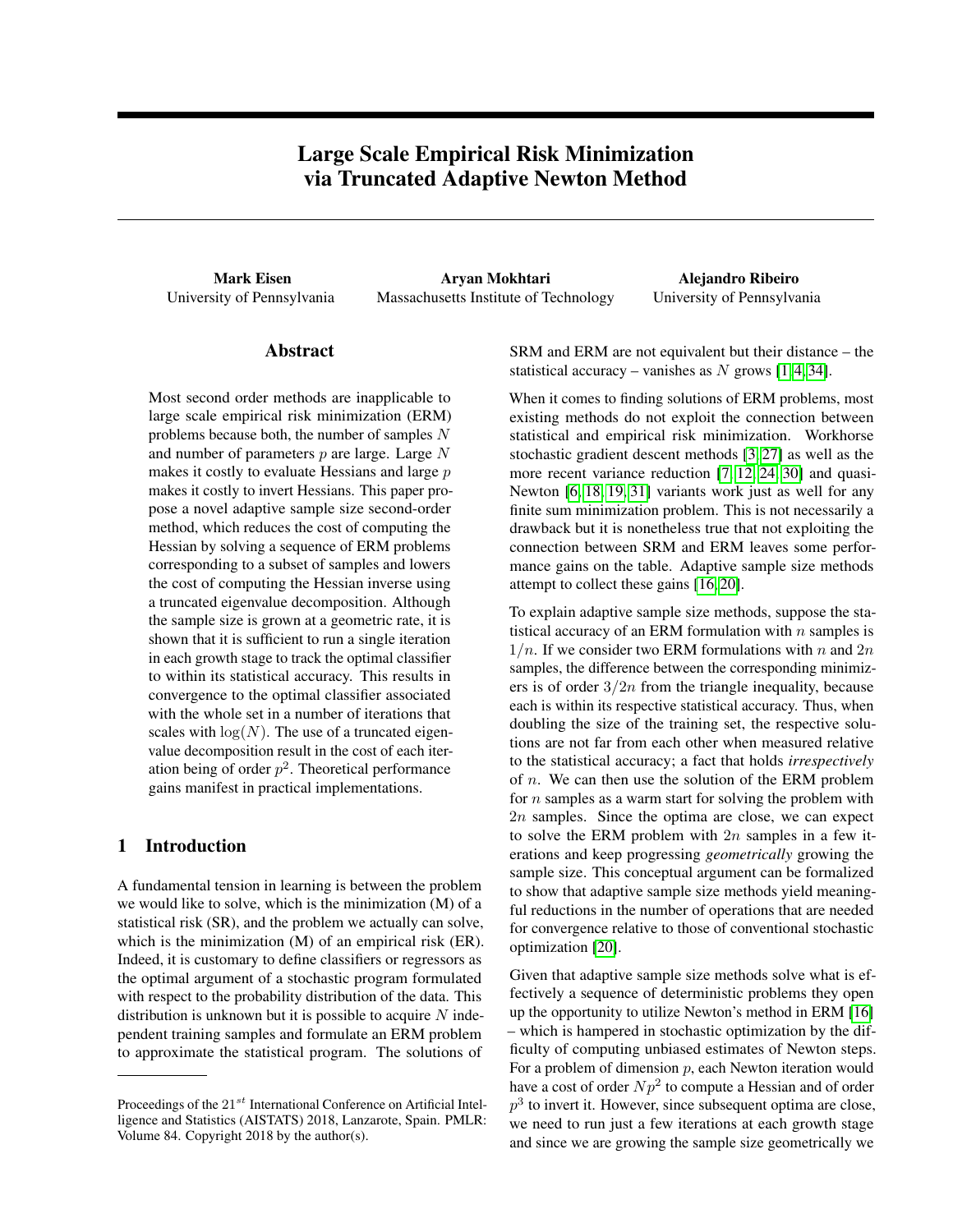only need in the order of  $log(N)$  iterations. In this paper we propose a novel second-order adaptive sample size method that uses a truncated eigenvalue decomposition to reduce the cost of each Newton iteration to order  $p^2$  and derive conditions to permit geometric growth of the sample set while running a *single* iteration at each growth stage. This conditions roughly imply the ability to double the sample size so that the total number of iterations needed to find an optimal classifier is of order  $\log_2 N$ . We reemphasize that each of these iterations incurs a cost of order  $np^2$  to compute a Hessian and of order  $p^2$  to invert it.

The truncated eigenvalue decomposition that we use here keeps the eigenvectors associated with the k largest eigenvalues and ignores the remaining  $p - k$ . The advantages of the resulting  $k$ -TAN method rely on the ability to use small  $k$ . This is possible because when we approximate the statistical loss with the empirical loss we induce an error on the order of statistical accuracy. Any further error induced by an eigenvalue truncation is negligible. Many eigenvalues in a high dimensional problems are small and thus contribute little to the Newton direction. We can therefore safely discard all small eigenvalues that induce additional error of the same order as the statistical accuracy, providing potentially significant reduction in computational cost.

#### 1.1 Related Work

Adaptive sample size methods grow the sample size geometrically. This is a departure from conventional stochastic de-scent methods that process one sample per iteration [\[3,](#page-7-2) [27\]](#page-8-1). The same holds true for Nesterov-based methods [\[2,](#page-7-5) [23\]](#page-8-10), variance reduction [\[12,](#page-8-2) [24\]](#page-8-3), stochastic average gradient [\[7,](#page-7-3) [30\]](#page-8-4), stochastic majorization-minimization [\[8,](#page-8-11) [15\]](#page-8-12), hybrid [\[13\]](#page-8-13), and dual coordinate methods [\[32,](#page-8-14) [33\]](#page-8-15). The philosophy also differs from stochastic second order methods such as subsampled Newton [\[9,](#page-8-16) [25,](#page-8-17) [28,](#page-8-18) [29\]](#page-8-19), incremental Hessian [\[10\]](#page-8-20), stochastic dual Newton ascent [\[26\]](#page-8-21), and stochastic quasi-Newton methods [\[14,](#page-8-22) [17](#page-8-23)[–19,](#page-8-6) [21,](#page-8-24) [31\]](#page-8-7). These methods utilize second order information but fail to achieve and exploit quadratic convergence rates because they are eventually dominated by noise.

As is the case of the truncated adaptive Newton  $(k-TAN)$ method that we propose here, the adaptive (Ada) sample size Newton method is such that a single iteration suffices each time the sample size grows – this also follows as a particular case of the results presented here with  $k = p$  and is proven in [\[16\]](#page-8-8). First order adaptive sample size methods are analyzed in [\[20\]](#page-8-9). First order methods are applicable when  $p \gg N$ , Ada Newton is applicable when  $p < N$ , and k-TAN fills the intermediate niche of  $p > N$  but  $p \not\gg N$ .

# 2 Problem Formulation

We consider in this paper the empirical risk minimization (ERM) problem for a convex function  $f(x, z)$ , where z is a realization of a random variable  $Z$ . More specifically, we seek the optimal variable  $x \in \mathbb{R}^p$  that minimizes the expected loss  $L(\mathbf{x}) := \mathbf{E}_Z[f(\mathbf{x}, z)]$ . Define  $\mathbf{x}^*$  as the variable that minimizes the expected loss, i.e.

<span id="page-1-0"></span>
$$
\mathbf{x}^* := \operatorname*{argmin}_{\mathbf{x} \in \mathbb{R}^p} \mathbf{E}_Z[f(\mathbf{x}, z)]. \tag{1}
$$

In general, the problem in [\(1\)](#page-1-0) cannot be solved without knowing the distribution of  $Z$ . As an alternative, we traditionally consider the case that we have access to  $N$  samples of Z, labelled  $z_1, z_2, \ldots, z_n$ . Define then the functions  $f_i(\mathbf{x}) = f(\mathbf{x}, z_i)$  for  $i = 1, 2, ..., N$  and an associated empirical risk function  $L_n := (1/n) \sum_{i=1}^n f_i(\mathbf{x})$  as the statistical mean over the first  $n \leq N$  samples. We say that function  $L_n(\mathbf{x})$  approximates the original expected loss  $L(\mathbf{x})$  with statistical accuracy  $V_n$  if the difference between the empirical risk function  $L_n(\mathbf{x})$  and the expected loss  $L(\mathbf{x})$  is upper bounded by  $V_n$  for all x with high probability (w.h.p.). The statistical accuracy  $V_n$  is typically bounded by  $V_n = \mathcal{O}(1/\sqrt{n})$  [\[34\]](#page-8-0) or the stronger  $V_n = \mathcal{O}(1/n)$  for a set of common problems [\[1,](#page-7-0) [4\]](#page-7-1).

Observe that the sampled loss function  $L_n$  is of an order  $V_n$ difference from the true loss function  $L$  and, consequently, any additional change of the same order has negligible effect. It is therefore common to regularize non-strongly convex loss functions  $L_n$  by a term of order  $V_n$ . We then seek the minimum argument of the regularized risk function  $R_n$ ,

<span id="page-1-1"></span>
$$
\mathbf{x}_n^* := \operatorname*{argmin}_{\mathbf{x}} R_n(\mathbf{x}) := \operatorname*{argmin}_{\mathbf{x}} \frac{1}{n} \sum_{i=1}^n f_i(\mathbf{x}) + \frac{cV_n}{2} ||\mathbf{x}||^2,
$$
\n(2)

where c is a scalar constant. The solution  $x_n^*$  minimizes the regularized risk function using the first  $n$  samples, which is of order  $V_n$  from the expected loss function  $L$ . It follows then that by setting  $n = N$  we find a solution  $\mathbf{x}_N^*$  in [\(2\)](#page-1-1) that solves the original problem in [\(1\)](#page-1-0) up to the statistical accuracy  $V_N$  of using all N samples.

The problem in [\(2\)](#page-1-1) is strongly convex and can be solved using any descent method. In particular, Newton's method uses a curvature-corrected gradient to iteratively update a variable x, and is known to converge to the optimal argument  $x_n^*$  at a very fast quadratic rate. To implement Newton's method, it is necessary to compute the gradient  $\nabla R_n(\mathbf{x})$  and Hessian  $\nabla^2 R_n(\mathbf{x})$  as

<span id="page-1-2"></span>
$$
\nabla R_n(\mathbf{x}) = \frac{1}{n} \sum_{i=1}^n \nabla f_i(\mathbf{x}) + cV_n \mathbf{x},
$$
 (3)

$$
\nabla^2 R_n(\mathbf{x}) = \frac{1}{n} \sum_{i=1}^n \nabla^2 f_i(\mathbf{x}) + cV_n \mathbf{I}.
$$
 (4)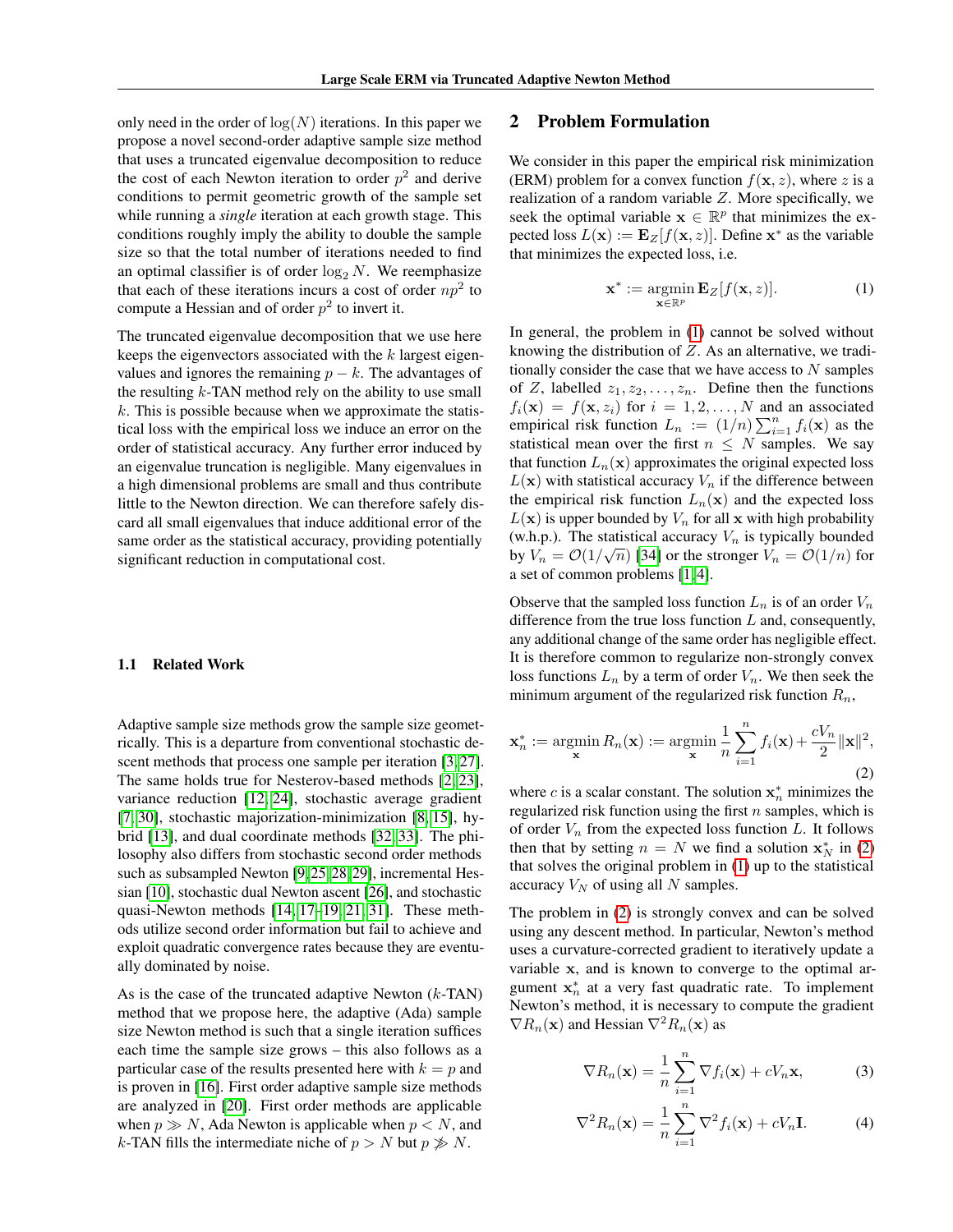The variable x is updated in Newton's method as

$$
\mathbf{x}^+ = \mathbf{x} - \nabla^{-2} R_n(\mathbf{x}) \nabla R_n(\mathbf{x}).
$$
 (5)

Solving [\(1\)](#page-1-0) to the full statistical accuracy  $V_N$  (i.e. solving [\(2\)](#page-1-1) for  $n = N$ ) using Newton's method would then require the computation of individual gradients and Hessians for N functions  $f_i$  for computational cost of  $\mathcal{O}(Np^2)$  at each iteration. Furthermore, the computation of the Hessian in-verse in [\(5\)](#page-2-0) requires a cost of  $\mathcal{O}(p^3)$ , bringing at total of  $O(Np^2 + p^3)$  for an iteration of Newton's method using the whole dataset. In addition, the initial iterate may be far from the optimal solution and, in this case, a line search method is needed, which requires computation of the function value multiple times. Finally, the algorithm suffers from a slow sublinear convergence rate outside the local quadratic convergence region. These issues make Newton's method computationally infeasible when both  $N$  and  $p$  are large. In this paper we show how this complexity can be reduced by gradually increasing the sample size  $n$  and approximating the inverse of the respective Hessian  $\nabla^2 R_n(\mathbf{x})$ .

# 3  $k$ -Truncated Adaptive Newton  $(k$ -TAN) Method

We propose the  $k$ -Truncated Adaptive Newton  $(k$ -TAN) as a low cost alternative to solving [\(1\)](#page-1-0) to its statistical accuracy. In the  $k$ -TAN method, at each iteration we start from a point  $x_m$  within the statistical accuracy of  $R_m$ , i.e.  $R_m(\mathbf{x}_m)$  –  $R_m(\mathbf{x}_m^*) \leq V_m$ . We geometrically increase the sample size to  $n = \alpha m$ , where  $\alpha > 1$ , and compute  $x_n$  using an approximated Newton method on the increased sample size risk function  $R_n$ . More specifically, we update a decision variable  $x_m$  associated with  $R_m$  to a new decision variable  $x_n$  associated with  $R_n$  with the Newton-type update

$$
\mathbf{x}_n = \mathbf{x}_m - \hat{\mathbf{H}}_{n,k}^{-1} \nabla R_n(\mathbf{x}_m), \tag{6}
$$

where  $\hat{\mathbf{H}}_{n,k}$  is a matrix approximating the Hessian  $\nabla^2 R_n(\mathbf{x}_m)$  and parametrized by  $k \in \{1, 2, ..., p\}$ . In particular, we are interested in an approximation matrix  $\hat{\mathbf{H}}_{n,k}$ whose inverse  $\hat{H}_{n,k}^{-1}$  can be computed with complexity less than  $\mathcal{O}(p^3)$  and is a good approximation for the true Hessian inverse  $\nabla^2 R_n(\mathbf{x}_m)^{-1}$ . To define such a matrix, consider  $\mu_1 \geq \mu_2 \geq \ldots \geq \mu_p$  to be the eigenvalues of the Hessian of empirical risk  $\nabla^2 L_n(\mathbf{x}_m)$ , with associated eigenvectors  $\mathbf{v}_1, \mathbf{v}_2, \dots, \mathbf{v}_p$ . We perform an eigenvalue decomposition of  $\nabla^2 L_n(\mathbf{x}_m) = \mathbf{U} \mathbf{\Sigma} \mathbf{U}^T$ , where  $\mathbf{U} := [\mathbf{v}_1, \dots, \mathbf{v}_p] \in \mathbb{R}^{p \times p}$ and  $\Sigma := diag(\mu_1, ..., \mu_p) \in \mathbb{R}^{p \times p}$ . We can then define the truncated eigenvalue decomposition with rank  $k$  as  $\hat{\nabla}^2 L_n(\mathbf{x}_m) := \mathbf{U}_k \mathbf{\Sigma}_k \mathbf{U}_k^T$ , where  $\mathbf{U}_k := [\mathbf{v}_1, \dots, \mathbf{v}_k] \in$  $\mathbb{R}^{p \times k}$  and  $\Sigma_k := \text{diag}(\mu_1, \dots, \mu_k) \in \mathbb{R}^{k \times k}$ . The full approximated Hessian  $\hat{H}_{n,k}$  is subsequently defined as the rank k approximation of  $\nabla^2 L_n(\mathbf{x}_m)$  regularized by  $cV_n\mathbf{I}$ , i.e.,

$$
\hat{\mathbf{H}}_{n,k} := \mathbf{U}_k \mathbf{\Sigma}_k \mathbf{U}_k^T + cV_n \mathbf{I}.
$$
 (7)

<span id="page-2-0"></span>The inverse of the approximated Hessian  $\hat{\mathbf{H}}_{n,k}$  can then be computed directly using  $U_k$  and  $\Sigma_k$  as

<span id="page-2-1"></span>
$$
\hat{\mathbf{H}}_{n,k}^{-1} := \mathbf{U}_k [(\mathbf{\Sigma}_k + cV_n \mathbf{I})^{-1} - (cV_n \mathbf{I})^{-1}] \mathbf{U}_k^T + (cV_n)^{-1} \mathbf{I}.
$$
\n(8)

Observe that setting  $k = p$  leads to exact Hessian inverse computation, i.e.,  $\widetilde{\mathbf{H}}_{n,k}^{-1} = \nabla^2 R_n(\mathbf{x}_m)^{-1}$ , and recovers the AdaNewton method in [\[16\]](#page-8-8). To understand how we may determine  $k$ , consider that the full Hessian computed in  $(3)$ is  $\nabla^2 L_n(\mathbf{x}_m)$  regularized by  $cV_n\mathbf{I}$ . Therefore, the eigenvalues of  $\nabla^2 L_n(\mathbf{x}_m)$  less than  $cV_n$  are made negligible by the regularization, and can be left out of the approximation. We thus select the  $k$  largest eigenvalues of the Hessian which are larger than  $\rho cV_n$  for some truncation parameter  $0 < \rho < 1$ .

To analyze the computational complexity of [\(8\)](#page-2-1), observe that the inverse computation in [\(8\)](#page-2-1) requires only the inversion of diagonal matrices, and thus the primary cost in computing the k largest eigenvalues  $\Sigma_k$  and associated eigenvectors  $U_k$ . Indeed, the truncated eigenvalue decomposition  $\{U_k, \Sigma_k\}$  can in general be computed with at most complexity  $\mathcal{O}(kp^2)$ , with recent randomized algorithms even finding  $\{U_k, \Sigma_k\}$  with complexity  $\mathcal{O}(p^2 \log k)$  [\[11\]](#page-8-25). This results in a total cost of, at worst,  $\mathcal{O}((\log k + n)p^2)$  to per-form the update in [\(6\)](#page-2-2), thus removing a  $\mathcal{O}(p^3)$  cost.

In this paper we aim to show that while we geometrically increase the size of the training set, a single iteration of the truncated Newton method in [\(6\)](#page-2-2) is sufficient to solve the new risk function within its statistical accuracy. To state this result we first assume the following assumptions hold.

<span id="page-2-3"></span>Assumption 1 *The loss functions* f(x, z) *are convex with respect to* x *for all values of* z*. Moreover, their gradients*  $\nabla f(\mathbf{x}, \mathbf{z})$  *are Lipschitz continuous with constant* M.

<span id="page-2-4"></span><span id="page-2-2"></span>Assumption 2 *The loss functions* f(x, z) *are selfconcordant with respect to* x *for all* z*.*

<span id="page-2-5"></span>**Assumption 3** *Define the local region of*  $L_n$  *as*  $\mathcal{L}_n := \{ \mathbf{x} \mid \mathbf{z} \}$  $L_n(\mathbf{x}) - \min_{\mathbf{x}} L_n(\mathbf{x}) \leq V_n$  *The difference between the* gradients of the empirical loss  $L_n$  and the statistical aver*age loss* L is bounded by  $V_n^{1/2}$  for all  $\mathbf{x} \in \mathcal{L}_n$  with high *probability,*

$$
\sup_{\mathbf{x}\in\mathcal{L}_n} \|\nabla L(\mathbf{x}) - \nabla L_n(\mathbf{x})\| \le V_n^{1/2}, \qquad \text{w.h.p.} \tag{9}
$$

<span id="page-2-6"></span>Based on Assumption [1,](#page-2-3) the regularized empirical risk gradients  $\nabla R_n$  are Lipschitz continuous with constant  $M + cV_n$ . Assumption [2](#page-2-4) states the loss functions are additionally self concordant which is a customary assumption in the analysis of second-order methods. It also follows that the functions  $R_n$  are therefore self concordant. Assumption [3](#page-2-5) bounds the difference between gradients of the expected loss and the empirical loss with *n* samples by  $V_n^{1/2}$  for points local to the optimum. This bound is reasonable for the convergence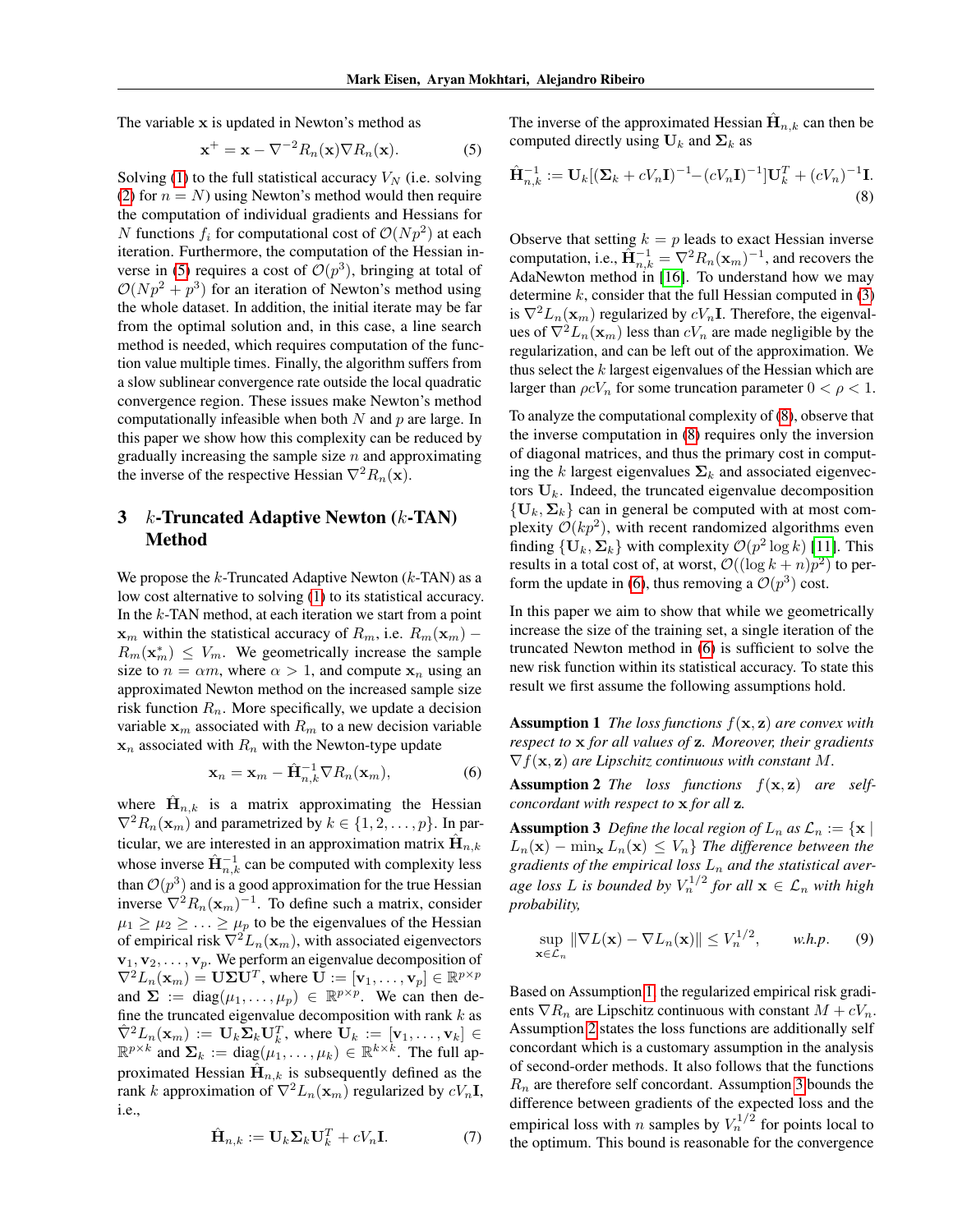of gradients to their statistical averages due to the law of large numbers.

We are interested in establishing the result that, as we increase  $n$  at each step, the  $k$ -TAN method stays in the quadratic region of the the associated risk function  $R_n$ . While we are after all more interested in being within the statistical accuracy of expected risk L, indeed being within the statistical accuracy of  $R_n$  further implies being within the statistical accuracy of  $L$ . More explicitly, we wish to show the sample size can be increased from m to  $n = \alpha m$ such that  $x_m$  is in the quadratic region of  $R_n$ . Moreover, if  $x_m$  is indeed in the quadratic region of  $R_n$ , then we demonstrate that a single step of  $k$ -TAN as in [\(6\)](#page-2-2) produces a point  $x_n$  that is within the statistical accuracy  $V_n$  of the risk  $R_n$ . We formalize these condition in the following theorem.

<span id="page-3-0"></span>Theorem 1 *Consider the* k*-TAN method defined in* [\(6\)](#page-2-2)*-*[\(8\)](#page-2-1) *and suppose that the constant* k *for low rank factorization is defined as*  $k = \min\{k \mid \mu_{k+1} \leq \rho c V_n\}$  *where*  $\rho$  *is a free parameter chosen from the interval* (0, 1]*. Further consider the variable*  $\mathbf{x}_m$  *as a*  $V_m$ -*optimal solution of the risk*  $R_m$ *, i.e., a solution such that*  $R_m(\mathbf{x}_m) - R_m(\mathbf{x}_m^*) \leq V_m$ . Let  $n = \alpha m > m$  *and suppose Assumptions* [\(1\)](#page-2-3)-[\(3\)](#page-2-5) *hold.* If the *sample size* n *is chosen such that*

$$
\left(\frac{2(M+cV_m)V_m}{cV_n}\right)^{1/2} + \frac{2(n-m)}{nc^{1/2}} + \frac{\left((2+\sqrt{2})c^{1/2} + c\|\mathbf{x}^*\|\right)(V_m - V_n)}{(cV_n)^{1/2}} \le \frac{1}{4}
$$
(10)

*and*

$$
\frac{16}{(3-\rho)^4} \left[ 36K^2(1+\rho)^2 V_m^2 + 30K^{3/2} \rho (1+\rho) V_m^{3/2} + 6K\rho^2 V_m \right] \le V_n \quad (11)
$$

*are satisfied, where*  $K = 3 + c/2 ||\mathbf{x}^*||^2 (1 - 1/\sqrt{\alpha})$ ., then *the variable*  $x_n$  *computed from* [\(6\)](#page-2-2) *has the suboptimality of* V<sup>n</sup> *with high probability, i.e.,*

<span id="page-3-4"></span>
$$
R_n(\mathbf{x}_n) - R_n(\mathbf{x}_n^*) \le V_n, \qquad \text{w.h.p.} \tag{12}
$$

The result in Theorem [1](#page-3-0) establishes the required conditions to guarantee that the iterates  $x_n$  always stay within the statistical accuracy of the risk  $R_n$ . The expression in [\(10\)](#page-3-1) provides a condition on growth rate  $\alpha = n/m$  to ensures that iterate  $x_m$ , which is a  $V_m$ -suboptimal solution for  $R_m$ , is within the quadratic convergence neighborhood of Newton's method for  $R_n$ . The second condition in [\(11\)](#page-3-2) ensures that a single iteration of  $k$ -TAN is sufficient for the updated variable  $x_n$  to be within the statistical accuracy of  $R_n$ . Note that the first term in the left hand side of [\(11\)](#page-3-2) is quadratic with respect to  $V_m$  and comes from the quadratic convergence of Newton's method, while the second and

third terms of respective orders  $V_m^{3/2}$  and  $V_m$  are the outcome of Hessian approximation. Indeed, these terms depend on  $\rho$ , which is the upper bound on ratio of the discarded eigenvalues  $\mu_{k+1}, \ldots, \mu_p$  to the regularization  $cV_n$ . The truncation must be enough such that  $\rho$  is sufficiently small to make [\(11\)](#page-3-2) hold. It is worth mentioning, as a sanity check, if we set  $\rho = 0$  then we will keep all the eigenvalues and recover the update of Newton's method which makes the non-quadratic terms in [\(11\)](#page-3-2) zero.

The conditions in Theorem [1](#page-3-0) are cumbersome but can be simplified if we focus on large  $m$  and assume that the inequality  $V_m \le \alpha V_n$  holds for  $n = \alpha m$ . Then, [\(10\)](#page-3-1) and [\(11\)](#page-3-2) can be simplified to

<span id="page-3-3"></span>
$$
\left(\frac{2\alpha M}{c}\right)^{1/2} + \frac{2(\alpha - 1)}{\alpha c^{1/2}} \le \frac{1}{4},\qquad(13)
$$

$$
\frac{96[3+c/2||\mathbf{x}^*||^2(1-1/\sqrt{\alpha})]\rho^2}{(3-\rho)^2} \le \frac{1}{\alpha},\qquad(14)
$$

<span id="page-3-1"></span>respectively. Observe that first condition is dependent of  $\alpha$  and the second condition depends on  $\alpha$  and  $\rho$ . Thus, a pair  $(\alpha, \rho)$  must be chosen that satisfies [\(13\)](#page-3-3) for the result in Theorem [1](#page-3-0) to hold. We point out if  $c$  is choresult in Theorem 1 to hold. We point out if c is chosen such that  $c > 16(2\sqrt{M} + 1)^2$ , then one such pair is  $\alpha = 2$  and  $\rho \leq 9/(21\sqrt{c||\mathbf{x}^*||^2+16}+3)$ . Consequently, when m is large, by choosing small enough  $\rho$ , we may double the sample size with each update in until  $n = N$ , after which we will have obtained a point  $\mathbf{x}_N$  such that  $R_N(\mathbf{x}_N) - R_N(\mathbf{x}_N^*) \leq V_N$ . After  $\log_2 N$ iterations (roughly 2N samples processed), we solve the full risk function  $R_N$  to within the statistical accuracy  $V_N$ . At each iteration, the truncated inverse step requires cost  $\mathcal{O}(p^2 \log k)$ . Computing Hessians over 2N samples requires cost  $\mathcal{O}(2Np^2)$ , resulting in a total complexity of  $\mathcal{O}(p^2(2N + \log_2 N \log k)).$ 

<span id="page-3-2"></span>In practice, these may be chosen in a backtracking manner, in which the iterate  $x_m$  is updated using an estimate  $(\alpha, \rho)$ pair. If the resulting iterate  $x_n$  is not in statistical accuracy  $R_n(\mathbf{x}_n) - R_n(\mathbf{x}_n^*) \leq V_n$ , the increase factor  $\alpha$  is decreased by factor  $\beta$  < 1 and  $\rho$  is decreased by factor  $\delta$  < 1. Since  $R_n(\mathbf{x}_n^*)$  is not known in practice, the suboptimality can be upper bounded using strong convexity as  $R_n(\mathbf{x}_n)$  –  $R_n(\mathbf{x}_n^*) \le ||\nabla R_n(\mathbf{x}_n)||^2/(2cV_n).$ 

The resulting method is presented in Algorithm [1.](#page-4-0) After preliminaries and initializations in Steps 1-4, the backtracking loop starts in Step 6 with the sample size increase by rate  $\alpha$ . The gradient is computed in Step 7 and the Hessian  $\nabla^2 L_n$ and its low rank approximation  $\hat{\nabla}^2 L_n$  are evaluated in Step 8. Then, the Hessian inverse approximation is computed according to  $(8)$  in Step 9 to perform the update of  $k$ -TAN in Step 10, based on [\(6\)](#page-2-2). The factors  $\alpha$  and  $\rho$  are then decreased using the backtracking parameters and the statistical accuracy condition is checked. We stress that, while  $\nabla R_n(\mathbf{x}_n)$  must be computed to check the exit condition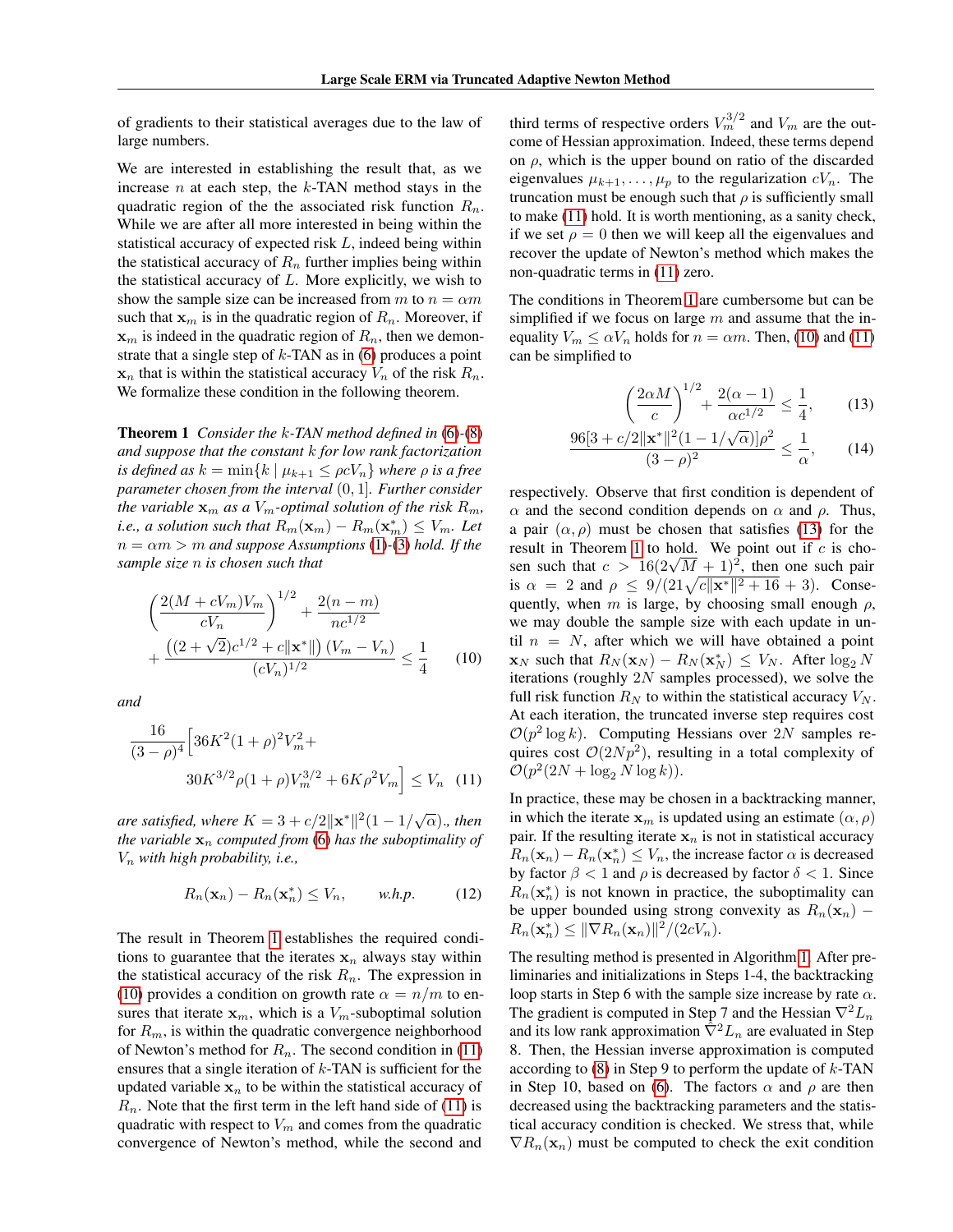Algorithm  $1 k$ -TAN

- 1: **Parameters:**  $\alpha_0 > 1$ ,  $\rho_0 < 1$ , and  $0 < \beta$ ,  $\delta < 1$
- 2: **Input:** Initial sample size  $n = m_0$  and argument  $x_n =$  $\mathbf{x}_{m_0}$  with  $\|\nabla R_n(\mathbf{x}_n)\|$  < ( √  $2c)V_n$
- 3: while  $n \leq N$  do {main loop}
- 4: Update argument and index:  $\mathbf{x}_m = \mathbf{x}_n$  and  $m = n$ . Reset factor  $\alpha = \alpha_0, \rho = \rho_0$ .
- 5: repeat {sample size backtracking loop}
- 6: Increase sample size:  $n = \min\{\alpha m, N\}.$
- 7: Compute gradient [cf. [\(3\)](#page-1-2)]:  $\nabla R_n(\mathbf{x}_m) = \frac{1}{n} \sum_{i=1}^n \nabla f(\mathbf{x}_m, z_i) + cV_n \mathbf{x}_m$
- 8: Compute  $\nabla^2 L_n = \frac{1}{n} \sum_{i=1}^n \nabla^2 f(\mathbf{x}_m, z_i)$  and find the low rank decomposition  $\hat{\nabla}^2 L_n$  [\[11\]](#page-8-25):  $\hat{\nabla}^2 L_n = \mathbf{U}_k \mathbf{\Sigma}_k \mathbf{U}_k^T$ ,  $k = \min\{k | \mu_{k+1} \leq \rho c V_n\}$
- 9: Compute regularized Hessian inverse [cf. [\(8\)](#page-2-1)]:  $\hat{\mathbf{H}}^{-1}_{n,k} = \mathbf{U}_k[(\mathbf{\Sigma}_k + cV_n\mathbf{I})^{-1} - \frac{1}{cV_n}\mathbf{I}] \mathbf{U}_k^T + \frac{1}{cV_n}\mathbf{I}$
- 10: Compute Newton update [cf. [\(6\)](#page-2-2)]:

$$
\mathbf{x}_n = \mathbf{x}_m - \hat{\mathbf{H}}_{n,k}^{-1} \nabla R_n(\mathbf{x}_m)
$$

11: Backtrack sample rate  $\alpha = \beta \alpha$ , truncation  $\rho = \delta \rho$ . √

- 12: **until**  $\|\nabla R_n(\mathbf{x}_n)\|$  < (  $2c)V_n$
- <span id="page-4-0"></span>13: end while

in Step 12, the gradient for these samples must be computed in any case in the following iteration, so no additional computation is added by this step.

### 4 Convergence Analysis

In this section, we study the convergence properties of the  $k$ -TAN method and in particular prove the result in Theorem 1.

#### 4.1 Preliminaries

Before proceeding with the analysis of  $k$ -TAN, we first present two propositions that relate current iterate  $x<sub>m</sub>$  to the suboptimality and quadratic convergence region to the increased sample size risk  $R_n$ . Define  $S_n(\mathbf{x})$  to be the *n*-suboptimality of point **x** with respect to  $R_n$ , i.e.

$$
S_n(\mathbf{x}) := R_n(\mathbf{x}) - R_n(\mathbf{x}_n^*),\tag{15}
$$

where  $x_n^*$  is the point that minimizes  $R_n$ . In the following proposition, we establish a bound on  $S_n(\mathbf{x}_m)$  in terms of the statistical accuracy of  $R_m$ , i.e.,  $V_m$ .

<span id="page-4-1"></span>**Proposition 2** *Consider a point*  $x_m$  *that minimizes the risk function*  $R_m$  *to within its statistical accuracy*  $V_m$ *, i.e.*  $S_m(\mathbf{x}_m) \leq V_m$ . If the sample size is increased from m *to*  $n = \alpha m$  and  $\left(\frac{1}{\sqrt{\alpha}}\right)V_m \leq V_n \leq \left(\frac{1}{\alpha}\right)V_m$ , w.h.p the

*sub-optimality*  $S_n(\mathbf{x}_m)$  *is upper bounded by* 

<span id="page-4-3"></span>
$$
S_n(\mathbf{x}_m) \le \left[3 + \frac{c}{2} ||\mathbf{x}^*||^2 \left(1 - \frac{1}{\sqrt{\alpha}}\right)\right] V_m. \tag{16}
$$

Proposition [2](#page-4-1) demonstrates a bound on the *n*-suboptimality  $S_n(\mathbf{x}_m)$  of a point  $\mathbf{x}_m$  whose m-suboptimality  $S_m(\mathbf{x}_m)$ is within statistical accuracy  $V_m$ . We stress that the condition  $(1/\sqrt{\alpha})V_m \leq V_n \leq (1/\alpha)V_m$  holds for both the standard cases of  $V_n = O(1/n)$  and  $V_n = O(1/\sqrt{n})$ . It is also necessary to establish conditions on increase rate  $\alpha$  such the  $x_m$  is also in the quadratic convergence region of  $R_n$ . Traditional analysis of Newton's method characterizes quadratic convergence in terms of the Newton decrement  $\lambda_n(\mathbf{x}) := \|\nabla^2 R_n(\mathbf{x})^{-1/2} \nabla R_n(\mathbf{x})\|$ . The iterate x is said to be in the quadratic convergence region of  $R_n$ when  $\lambda_n(\mathbf{x}) < 1/4$ —see [\[5,](#page-7-6) Chapter 9.6.4]. The conditions for current iterate  $x_m$  to be within this region are presented in the following proposition. The proof can be found in [\[16,](#page-8-8) Proposition 3].

<span id="page-4-4"></span>**Proposition 3** *Define*  $\mathbf{x}_m$  *as an*  $V_m$  *optimal solution of the risk*  $R_m$ , *i.e.*,  $R_m(\mathbf{x}_m) - R_m(\mathbf{x}_m^*) \leq V_m$ . In addition, define  $\lambda_n(\mathbf{x}) := \left( \nabla R_n(\mathbf{x})^T \nabla^2 R_n(\mathbf{x})^{-1} \nabla R_n(\mathbf{x}) \right)^{1/2}$  as the *Newton decrement of variable* x *associated with the risk* Rn*. If Assumption [1](#page-2-3)[-3](#page-2-5) hold, then Newton's method at point*  $\mathbf{x}_m$  *is in the quadratic convergence phase for the objective function*  $R_n$ *, i.e.,*  $\lambda_n(\mathbf{x}_m) < 1/4$ *, if we have* 

$$
\left[\frac{2(M+cV_m)V_m}{cV_n}\right]^{1/2} + \frac{2(n-m)}{nc^{1/2}} \tag{17}
$$
\n
$$
+ \frac{(\sqrt{2c} + 2\sqrt{c} + c\|\mathbf{x}^*\|)(V_m - V_n)}{(cV_n)^{1/2}} \le \frac{1}{4}, \quad w.h.p.
$$

<span id="page-4-2"></span>4

### 4.2 Analysis of  $k$ -TAN

To analyze the  $k$ -TAN method, it is necessary to study the error incurred from approximating the Hessian inverse in [\(7\)](#page-2-6) with rank  $k$ . Since we are only interested in solving each risk function  $R_n$  to within its statistical accuracy  $V_n$ , some approximation error can be afforded. In the following lemma, we characterize the error between an approximate and exact Newton steps using the chosen rank  $k$  of the approximation and the associated eigenvalues of the Hessian.

Lemma 4 *Consider the* k*-TAN update in* [\(6\)](#page-2-2)*-*[\(8\)](#page-2-1) *for some*  $k = \{0, 1, \ldots, p\}$ *. Define*  $\epsilon_n := \mu_{k+1}/(cV_n)$ *. Considering the notation*  $\mathbf{H}_n := \hat{\mathbf{H}}_{n,p} = \nabla^2 R_n(\mathbf{x}_m)$ *, it holds* 

$$
\|\hat{\mathbf{H}}_{n,k}^{-1} \nabla R_n(\mathbf{x}_m) - \mathbf{H}_n^{-1} \nabla R_n(\mathbf{x}_m)\|
$$
  
\$\leq \epsilon\_n \|\mathbf{H}\_n^{-1} \nabla R\_n(\mathbf{x}\_m)\|\$. (18)

Proof: Check the supplementary material.

The result in Lemma [4](#page-4-2) gives us an upper bound on the error incurred in single iteration of a rank  $k$  approximation of the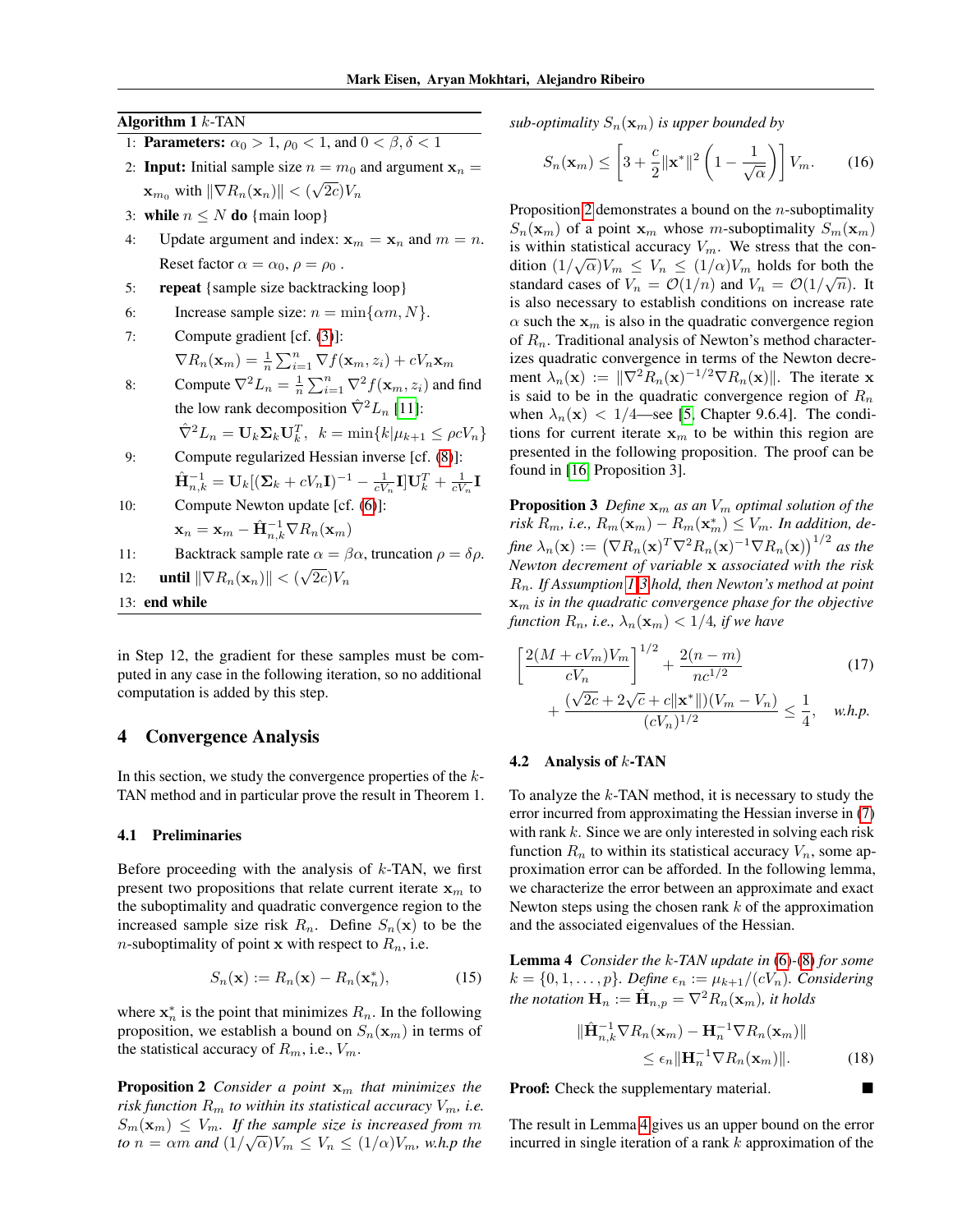

Figure 1: Convergence of k-TAN, AdaNewton, SGD, and SAGA in terms of number of processed gradients (left) and runtime (right) for the GISETTE handwritten digit classification problem.

Newton step versus an exact Newton step. To make  $\epsilon_n$  small, a sufficiently large k must be chosen such that  $\mu_{k+1}$  is in the order of  $V_n$ . The size of k will therefore depend on the distribution of the eigenvalues of particular empirical risk function. However, in practical datasets of high dimension, it is often the case that most eigenvalues of the Hessian will be close to 0, in which case  $k$  can be made very small. This trend is supported by our numerical experiments on real world data sets in Section [5](#page-5-0) and the Appendix of this paper.

With the results of Proposition [2](#page-4-1) and Lemma [4](#page-4-2) in mind, we can characterize the  $n$ -suboptimality of the updated variable  $x_n$  from [\(6\)](#page-2-2). This is stated formally in the following Lemma.

<span id="page-5-1"></span>**Lemma 5** *Consider the k-TAN update in* [\(6\)](#page-2-2)-[\(8\)](#page-2-1)*. If*  $\mathbf{x}_m$  *is in the quadratic neighborhood of*  $\mathbf{R}_n$ *, i.e.*  $\lambda_n(\mathbf{x}_m) < 1/4$ *, then the n*-suboptimality  $S_n(\mathbf{x}_n) = R_n(\mathbf{x}_n) - R(\mathbf{x}_n^*)$  can *be upper bounded by*

$$
S_n(\mathbf{x}_n) \le \frac{16}{(3 - \epsilon_n)^4} [36(1 + \epsilon_n)^2 S_n(\mathbf{x}_m)^2 + 30\epsilon_n (1 + \epsilon_n) S_n(\mathbf{x}_m)^{3/2} + 6\epsilon_n^2 S_n(\mathbf{x}_m)].
$$
\n(19)

With Lemma [5](#page-5-1) we establish a bound on  $n$ -suboptimality  $S_n(\mathbf{x}_n)$  of the  $\mathbf{x}_n$  obtained from the k-TAN update in [\(6\)](#page-2-2). Note that  $S_n(\mathbf{x}_n)$  is bounded by terms proportional to the *n*-suboptimality of the previous point,  $S_n(\mathbf{x}_m)$ . We can then establish that  $S_n(\mathbf{x}_n)$  is indeed upper bounded by the statistical accuracy  $V_n$  if we combine the results in [\(16\)](#page-4-3) and [\(19\)](#page-5-2) to obtain Theorem [1.](#page-3-0)

To be more precise, from Proposition [3](#page-4-4) the condition in [\(10\)](#page-3-1) ensures that  $x_m$  will be in the quadratic region of  $R_n$ , i.e.,  $\lambda_n(\mathbf{x}_m) < 1/4$ . Now according to the result in Lemma [5,](#page-5-1) the conditions required for [\(19\)](#page-5-2) are satisfied and this result holds. From Proposition [2](#page-4-1) we can bound the *n*-suboptimality of the previous iterate  $S_n(\mathbf{x}_m)$ by a constant multiply by  $KV_m$ , where K is defined as by a constant multiply by  $\mathbf{K} \mathbf{v}$ <br> $K := 3 + \frac{c}{2} ||\mathbf{x}^*||^2 (1 - 1/\sqrt{\alpha}).$ 

For notational simplicity, we focus on the case in which the statistical accuracy is  $V_m = \mathcal{O}(1/m)$ , as in [\(16\)](#page-4-3). Furthermore, based on the definition in Lemma [4,](#page-4-2) we can replace the truncation error  $\epsilon_n$  by  $\mu_{k+1}/(cV_n)$ . Also, if  $\rho$  is chosen

such that  $\mu_{k+1} \leq \rho c V_n$ , we can conclude that  $\epsilon_n$  is bounded above by  $\rho$ . Substituting these bounds into [\(19\)](#page-5-2) yields

<span id="page-5-4"></span><span id="page-5-3"></span>
$$
S_n(\mathbf{x}_n) \le \frac{16}{(3-\rho)^4} [36K^2(1+\rho)^2 V_m^2 + 30K^{3/2}\rho(1+\rho)V_m^{3/2} + 6K\rho^2 V_m].
$$
 (20)

Therefore, if the condition in [\(11\)](#page-3-2) is satisfied, the result in [\(20\)](#page-5-3) leads to  $S_n(\mathbf{x}_n) \leq V_n$  and the claim in [\(12\)](#page-3-4) follows.

# <span id="page-5-0"></span>5 Experiments

<span id="page-5-2"></span>We compare the performance of the  $k$ -TAN method to existing optimization methods on large scale machine learning problems of practical interest. In particular, we consider a regularized logistic loss function, with regularization parameters  $V_n = 1/n$  and  $c = 1$ . The k-TAN method is compared against the second order method AdaNewton [\[16\]](#page-8-8) and two first order methods—SGD and SAGA [\[7\]](#page-7-3). Here, we study the performance of these methods on the logistic regression problem for multiple datasets. First, the GISETTE handwritten digit classification from the NIPS 2003 feature selection challenge and, second, the RCV1 dataset for classifying news stories from the Reuters database. Further experiments on the KDD Cup 2009 and KDD Cup 2004 competition datasets (the latter is included in the supplementary material). In all experiments, the optimal value  $R_N(\mathbf{x}^*)$ was found a priori using full batch gradient descent for the purposes of evaluating suboptimality of the methods.

The GISETTE dataset includes  $N = 6000$  samples of dimension  $p = 5000$ . We use a constant step size of 0.08 for SAGA and a diminishing step size for SGD. In both k-TAN and AdaNewton, the sample size is increased by a factor of  $\alpha = 2$  at each iteration (the condition  $\|\nabla R_n(\mathbf{x}_n)\| < (\sqrt{2c})V_n$  is always satisfied) starting with an initial size of  $m_0 = 124$ . For both of these methods, we initially run gradient descent on  $R_{m_0}$  for 100 iterations so that we may begin in the statistical accuracy  $V_{m_0}$ . For  $k$ -TAN, the truncation  $k$  is observed to be able to afford a cutoff of around  $0.01p$  in all of our simulations.

In Figure [1,](#page-5-4) the convergence results of the four methods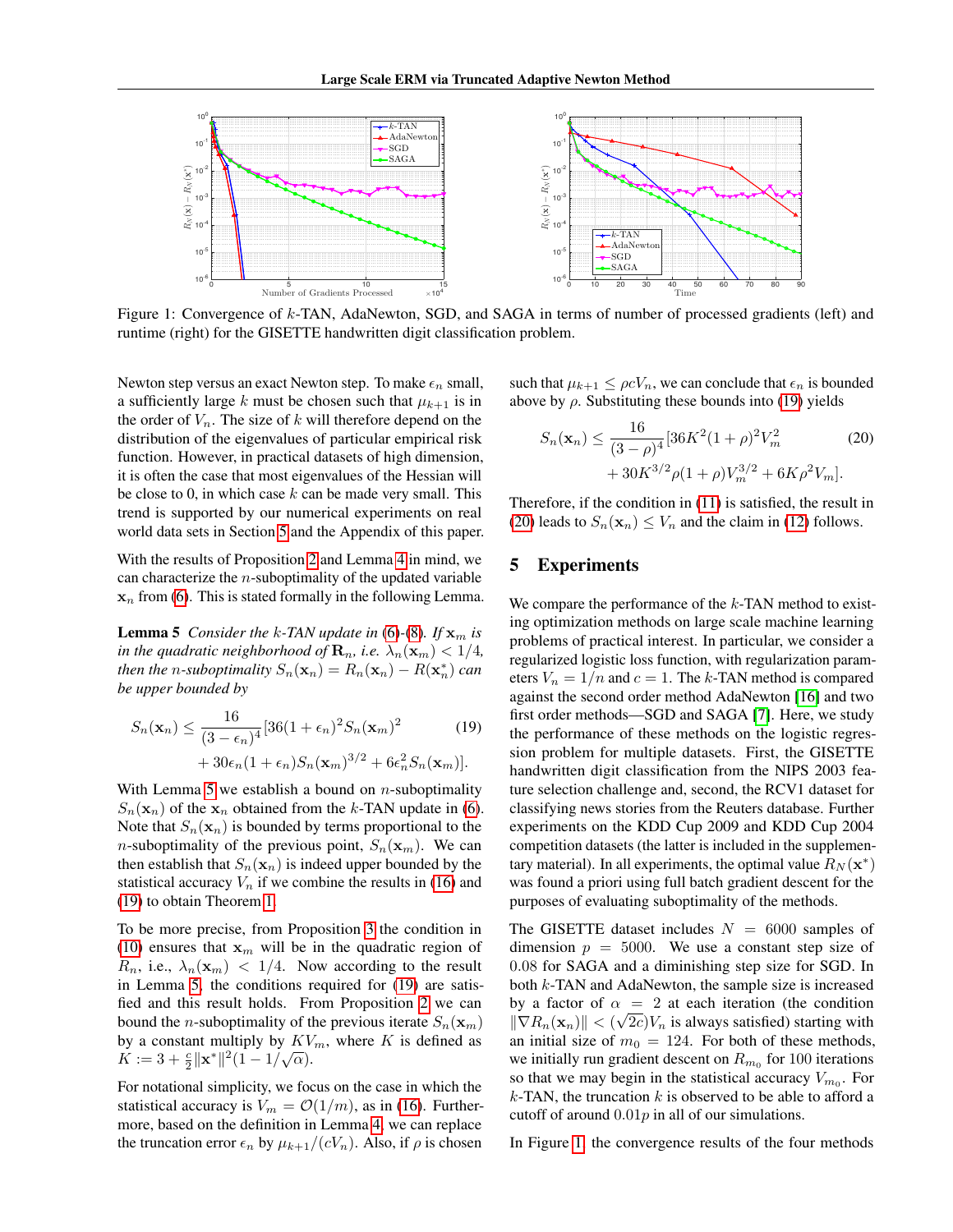

Figure 2: Convergence of k-TAN, AdaNewton, SGD, and SAGA, and AdaSAGA in terms of number of processed gradients (left) and runtime (right) for the RCV1 text classification problem.



Figure 3: Convergence of k-TAN, AdaNewton, SGD, and SAGA in terms of number of processed gradients (left) and runtime (right) for the ORANGE text classification problem.

for GISETTE data is shown. The left plot demonstrates the sub-optimality with respect to the number of gradients, or samples, processed. In particular, k-TAN and AdaNewton compute m gradients per iterations, while SGD and SAGA compute 1 gradient per iteration. Observe that the second order methods all converge with a smaller number of total processed gradients than the first order methods, reaching after  $2.5 \times 10^4$  samples a sub-optimality of  $10^{-7}$ . We point out that, while  $k$ -TAN only approximates the Hessian inverse, its convergence path follows that of AdaNewton exactly. Indeed, both algorithms reach the statistical accuracy of  $1/N = 1.6 \times 10^{-4}$  after 15000 samples, or just over two passes over the dataset. To see the gain in terms of computation time of  $k$ -TAN over AdaNewton and other methods, we present in the right image of Figure [1](#page-5-4) the convergence in terms of runtime. In this case,  $k$ -TAN outperforms all methods, reaching a sub-optimality of  $4 \times 10^{-6}$  after 60 seconds, while AdaNewton reaches only a sub-optimality of 10<sup>-3</sup> after 80 seconds. Note that first order methods have lower cost per iteration than all second order methods. Thus, SAGA is able to converge to  $2 \times 10^{-5}$  after 80 seconds.

For a high dimensional problem, we consider the RCV1 dataset with  $N = 18242$  and  $p = 47236$ . We use a constant step size of 0.1 for SAGA and SGD and truncate sizes of around  $0.001p$  for k-TAN, while keeping the parameters for the other methods the same. For this dataset we additionally include the adaptive sample size first order method, AdaSAGA [\[20\]](#page-8-9). The results of these simulations are shown

<span id="page-6-1"></span><span id="page-6-0"></span>in Figure [2.](#page-6-0) In the left image, observe that, in terms of processed gradients, the second order methods again outperform the first order, as expected, with  $k$ -TAN again following the path of AdaNewton. Given the high dimension  $p$ , the cost of computing the inverse in AdaNewton provides a large bottleneck. The gain in terms of computation time can then be best seen in the right image of Figure [2.](#page-6-0) Observe that AdaNewton becomes entirely ineffective in this case. The k-TAN method, alternatively, continues to descend at a fast rate because of the inverse truncation step. For this set  $k$ -TAN outperforms all the other methods, reaching an error of  $10^{-7}$  after 1500 seconds. Since both *n* and *p* are large, SAGA performs well on this dataset due to small cost per iteration.

We perform additional numerical experiments on the OR-ANGE dataset used for customer relationship prediction in KDD Cup 2009. We use  $N = 20000$  samples with dimension  $p = 14472$ . The convergence results are shown in Figure [3.](#page-6-1) Observe in the right hand plot that all second order methods, perform similarly well on this dataset. The first order methods, including SAGA, do not converge after 2000 seconds. Also, note that, in this experiment, we were able to reduce the truncation size k to around  $0.1\%$  of p.

#### 5.1 Comparison of truncation lengths

While Theorem 1 provides a theoretical and principled way of selecting the truncation parameter  $k$ , we also provide a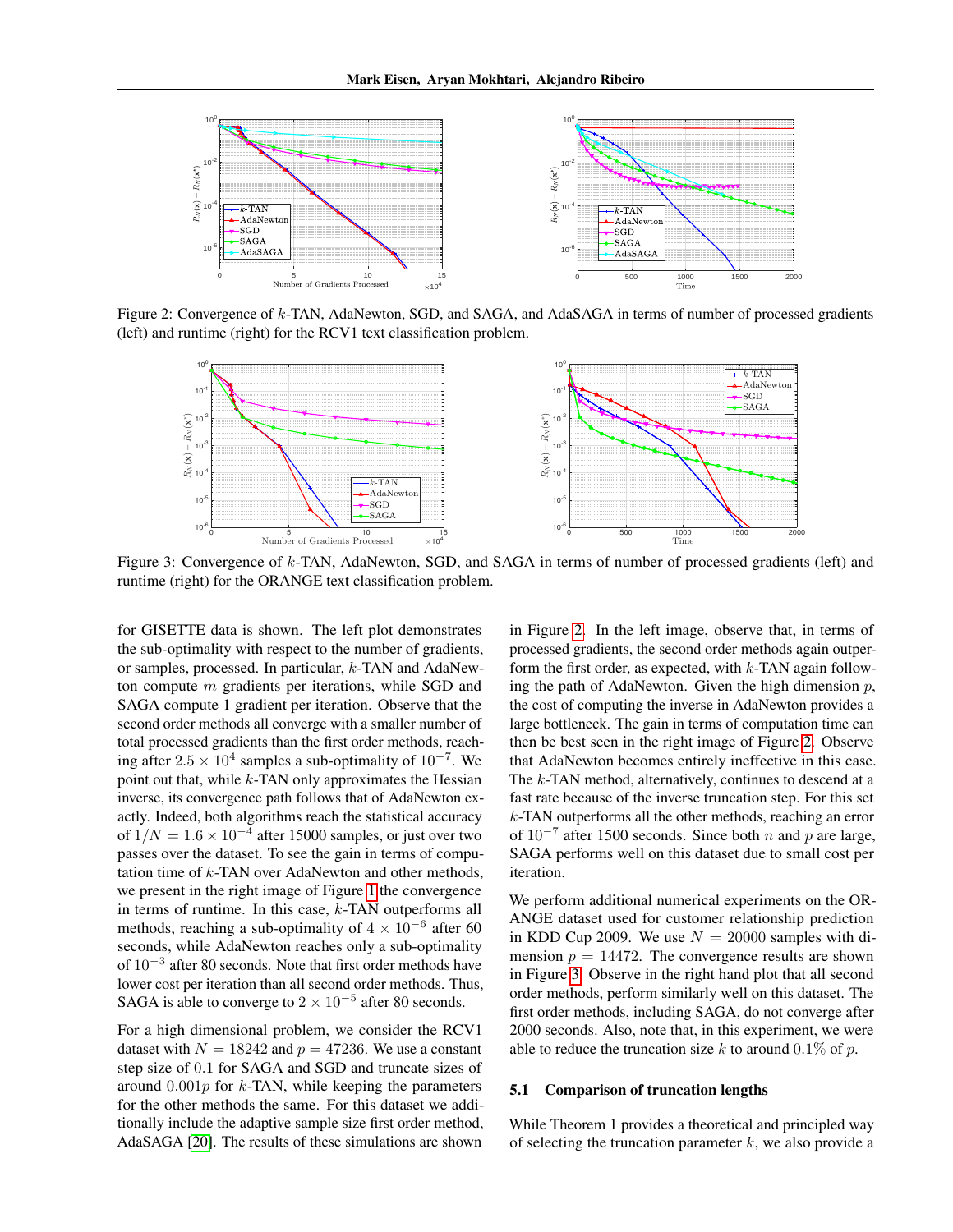

Figure 4: Convergence of  $k$ -TAN in terms of runtime for RCV1 dataset for various selections of truncation length k.

brief empirical analysis of various choices of this parameter. Naturally, the choice of  $k$  will tradeoff the time required to compute the Hessian inverse with the accuracy of the inversion, and by extension the ability of the  $k$ -TAN update to remain in the quadratic convergence region of the increased sample size function. Figure [4](#page-7-7) shows the performance of  $k$ -TAN in terms of run time when various truncation lengths  $k$  are selected on the RCV1 dataset. We test truncation lengths of three different orders,  $0.1p$ ,  $0.01p$ , and  $0.001p$ . Observe that the smallest truncation,  $k = 0.001p$ , descends much faster than the other two, but is unable to achieve a low accuracy because the truncation is too strong for the k-TAN method to progressively achieve accurate solutions. On the other hand, both  $k = 0.01p$  and  $k = 0.1p$  retain enough eigenvalues to achieve a strong accuracy, but the former does so with considerably less runtime. These results confirm that there is indeed a truncation length that both minimizes computation time while still achieving the desired accuracy. Note that this length can be selected via the backtracking step presented in Algorithm 1.

# 6 Discussion

We demonstrated the success of the proposed  $k$ -TAN method on solving large scale ERM problems both theoretically and empirically. The  $k$ -TAN method reduces the total cost in solving [\(1\)](#page-1-0) to its statistical accuracy in two ways: (i) progressively increasing the sample size to reduce the costs of computing gradients and Hessians, and (ii) using a low rank approximation of the Hessian to reduce the cost of inversion. The gain provided by  $k$ -TAN relative to existing methods is therefore most significant in ERM problems with large sample size  $N$  and dimension  $p$ . To see this, consider the alternatives previously considered

• Stochastic first order methods, such as SAGA [\[7\]](#page-7-3) and SVRG [\[12\]](#page-8-2) have the overall complexity of  $\mathcal{O}(N \log(N)p)$  to achieve statistical accuracy of the full training set if  $V_N = \mathcal{O}(1/N)$ .

- Newton's method computes gradients and Hessians over the entire dataset and inverts a matrix of size  $p$  at each step, requiring a total cost of  $\mathcal{O}(M(Np^2 + p^3))$ , where  $M$  is number of iterations required to converge.
- AdaNewton [\[16\]](#page-8-8) computes gradients and Hessians for a subset of samples and inverts a matrix of size  $p$  at each step, while increases the size of the subset geometrically. By doubling the sample size, the statistical accuracy can be reached in  $\log_2 N$  steps after a total of 2N passes over the dataset, for a total cost of  $\mathcal{O}(2Np^2 + \log_2(N)p^3)$ . While Hessian computation cost is reduced, for high dimensional problems the inversion step leads to a costly algorithm.

<span id="page-7-7"></span>The *k*-TAN method computes gradients and Hessians on a increasing subset of data in the same manner as AdaNewton, put reduces the inversion cost at each iteration to  $\mathcal{O}(p^2 \log k)$ , resulting in a total cost of  $\mathcal{O}(2Np^2 +$  $p^2 \log_2 N \log k$ , or an effective cost of  $\mathcal{O}(Np^2)$ , if the size of the initial training set is large enough.

### 7 Acknowledgements

This work is supported by ARL DCIST CRA W911NF-17-2-0181 and Intel Science and Technology Center for Wireless Autonomous Systems (ISTC-WAS).

### References

- <span id="page-7-0"></span>[1] Peter L. Bartlett, Michael I. Jordan, and Jon D. McAuliffe. Convexity, classification, and risk bounds. *Journal of the American Statistical Association*, 101(473):138–156, 2006.
- <span id="page-7-5"></span>[2] Amir Beck and Marc Teboulle. A fast iterative shrinkagethresholding algorithm for linear inverse problems. *SIAM Journal on Imaging Sciences*, 2(1):183–202, 2009.
- <span id="page-7-2"></span>[3] Léon Bottou. Large-scale machine learning with stochastic gradient descent. In *Proceedings of COMPSTAT'2010*, pages 177–186. Springer, 2010.
- <span id="page-7-1"></span>[4] Léon Bottou and Olivier Bousquet. The tradeoffs of large scale learning. In *Advances in Neural Information Processing Systems 20, Vancouver, British Columbia, Canada*, pages 161–168, 2007.
- <span id="page-7-6"></span>[5] Stephen Boyd and Lieven Vandenberghe. *Convex Optimization*. Cambridge University Press, New York, NY, USA, 2004.
- <span id="page-7-4"></span>[6] Richard H Byrd, Samantha L Hansen, Jorge Nocedal, and Yoram Singer. A stochastic quasi-Newton method for large-scale optimization. *SIAM Journal on Optimization*, 26(2):1008–1031, 2016.
- <span id="page-7-3"></span>[7] Aaron Defazio, Francis R. Bach, and Simon Lacoste-Julien. SAGA: A fast incremental gradient method with support for non-strongly convex composite objectives. In *Advances in Neural Information Processing Systems 27, Montreal, Quebec, Canada*, pages 1646–1654, 2014.